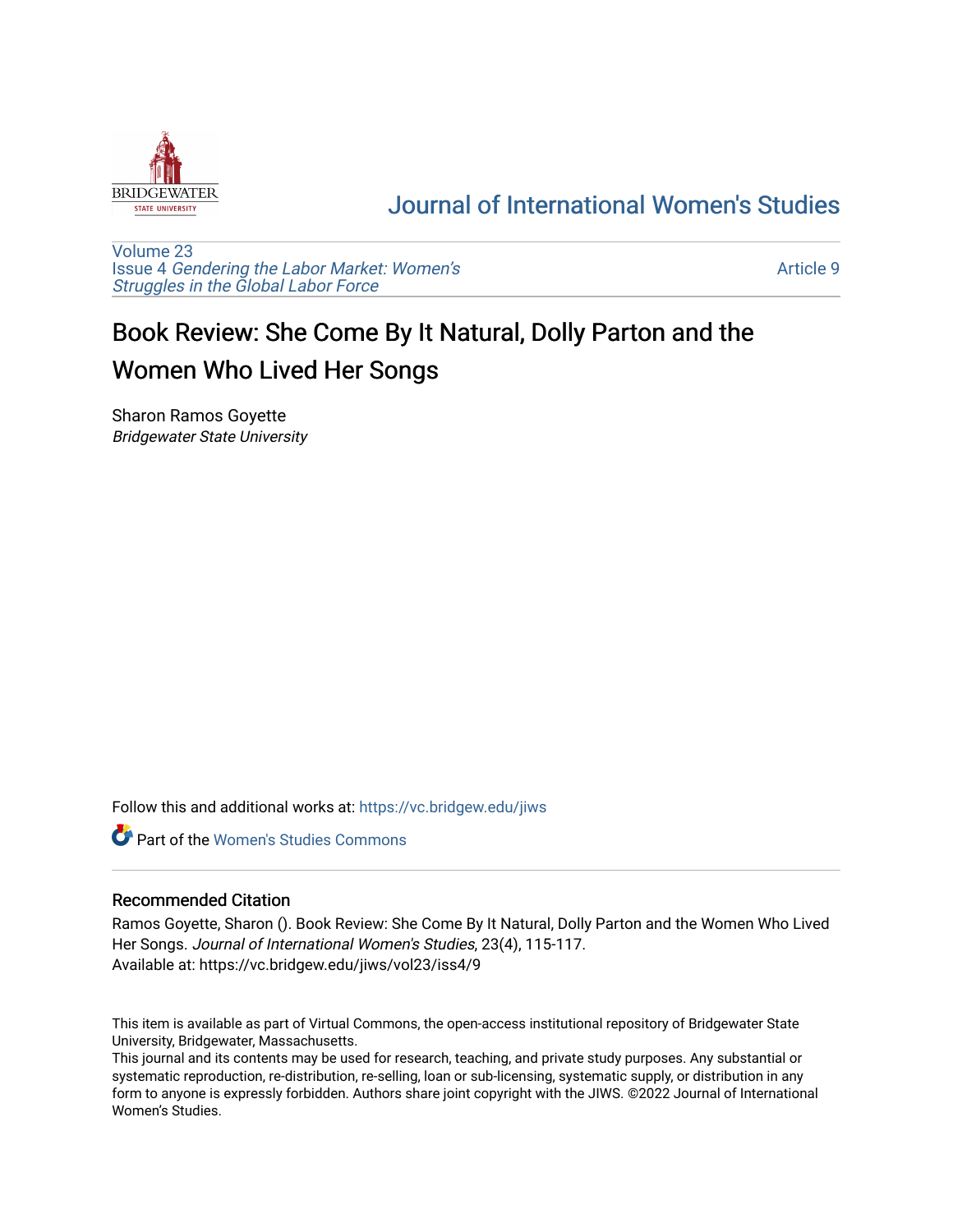## *Book Review: She Come By It Natural, Dolly Parton and the Women Who Lived Her Songs<sup>1</sup>* Sharon Ramos Goyette<sup>2</sup>

Part personal narrative, part feminist theory, part cultural commentary, *She Come By It Natural*, *Dolly Parton and the Women Who Lived Her Songs* (2020) by Sarah Smarsh examines the lifetrajectories of poor, rural women through the lens of the cultural icon, Dolly Parton. Throughout the text, Smarsh implores us to value the individual narrative, and to use these narratives as a lens through which to examine feminism. Running through the book, is both the tension and alliance between intellectual feminism which Smarsh distinguishes from lived feminism. Intellectual feminism involves feminist theory, academic articles, and schools of thought on how and why sexism—both insidious and explicit—exists and how it should be addressed, while the other involves the struggle of living with sexism and figuring ways to manage around it, in the moment—without the lexicon of feminist theory, resources or social capital. This book is written from the perspective of an academic feminist scholar who witnessed the women she loved and admired, live their lives as feminists—though those women might never characterize themselves as such. In this way, the author's personal narrative informs her scholarly observations on rural, poor women—particularly those from the rural Midwest or "Heartland" (the title of her first book) of the United States.

In Part I, we are reminded that Dolly Parton is a product of a sexist, poor, rural mindset, where, as Smarsh quotes her, "Womanhood was a difficult thing to get a grip on in those hills, unless you were a man"(16 ). Her characteristic, self-depreciating humor aside for the moment, Dolly Parton's international celebrity is clearly a combination of her extraordinary talent as a singer and songwriter and her acumen as a business-woman. But in her ability to connect with her audience, it comes down to her authenticity: "she come by it natural"(7). As such she is a spokesperson for the poor, rural woman and anyone else who has to battle an unfair system and is unheard. Her songs are cathartic and empowering.

This section is subtitled, "Dolly Parton, Embodies the Working Woman's Fight," which is a bit of play on words, because in addition to discussing the ways in which Dolly Parton exemplifies some of the obstacles that poor, rural, women necessarily encounter, there is also discussion of the female body. Objectification is discussed but not in the way we are accustomed to thinking as feminist scholars. Instead, the intersectionality of being both poor and a woman make the poor woman acutely aware of how much her body shape matters, what it conveys to those who will make decisions about her livelihood. With lived knowledge, the poor, rural woman knows acutely that "The shape of a working-class woman's body has a lot to do with her survival." It is understood deeply by those who live it and explained by social scientists with a lexicon and literature to describe it at a societal level. "All of those signifiers of health and appearance—which are signifiers of class—affect every interaction in a woman's day"(30).

In Part II, the act of leaving is explained as both a necessity for poor, working women and is also discussed as one factor that explains why unfair work practices are still endemic in the United

<sup>1</sup> Smarsh, S. (2020). *She Come By It Natural, Dolly Parton and the Women Who Lived Her Songs.* New York, New York: Scribner.

<sup>&</sup>lt;sup>2</sup> Sharon Ramos Goyette is a faculty member in the Department of Psychology at Bridgewater State University. Email: s1goyette@bridgew.edu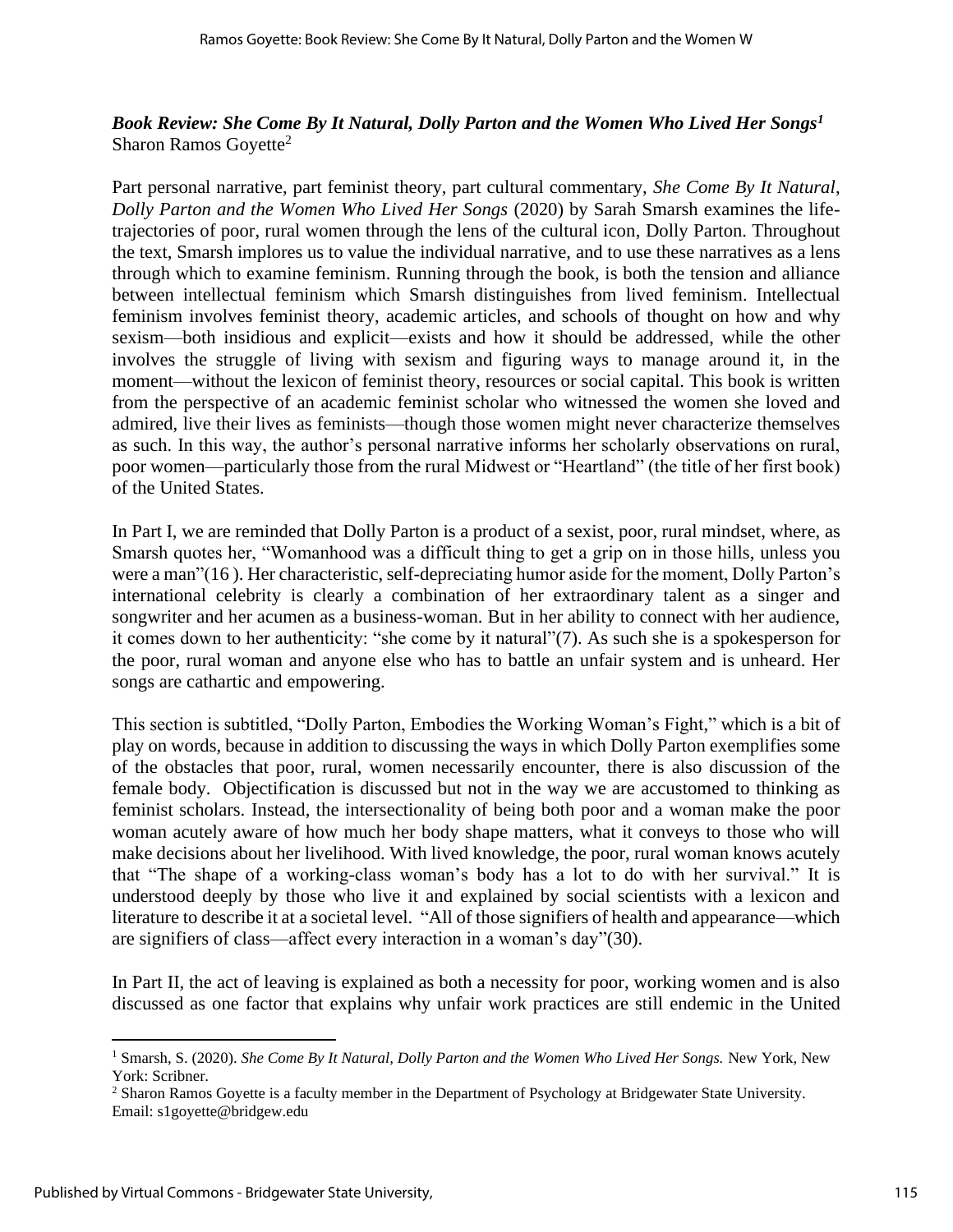States. Stability is an elusive luxury for many working women from the rural Midwest. Often women are moving for low-paying jobs with few if any benefits and limited job security. Whatever causes them to leave necessitates restarting in a new location where often the same fate awaits. Leaving is often not a real decision, but what Smarsh calls a "self-preserving departure"(55). "One might speculate that a woman…can't stay put…that it's in her nature rather than her circumstances…But that would be underestimating the number of hard hands a young woman in poverty…could be dealt in a row" (57).

In these circumstances, the woman never becomes vested in the community because she has earned the hard experiential wisdom that she may need to leave again. Thus, it's impossible to build the "social, cultural and economic capital" (58) needed change the situation. What is possible is getting oneself out of that situation by simply leaving it. This creates a reinforcing cycle in which an individual is stuck in transience while instead, the social, cultural, and economic realities that contributed to the situation in the first place are allowed to remain in place.

Part III is a commentary on past and current sexism in the workplace. Parton often uses selfeffacing wit to encapsulate deep and difficult lived truths; she also uses this strategy in business. There is just no real-world reality in thinking that someone who looks like Dolly Parton and is as talented as Dolly Parton can enter a business meeting and lean in and be successful. For women in the real world, living with and within sexism, whatever works, works—and it is often not what we have been led to believe. In many cases, "women had no choice but for their actions to be reactions" (99). As Smarsh says, "Parton fashioned herself as a 'floozy' not because she sought men's approval but because sexualizing herself took power away from men who otherwise would have done it for her" (99). For Smarsh, this is a difference between lived feminism and intellectual feminism.

Additionally, Smarsh contrasts the generational transition of explicit physical and verbal workplace sexism to its contemporary form: "insidious misogyny or sexism which can cut you before you see it and is the hardest to prove" (10). Further, she plainly states that there is an "emotional drain of being dismissed, underpaid, ogled, and perceived as a threat" (100 ). These kind of insights— both personal narrative and academic—are shared throughout the book, providing validation but also a sense of urgency that there is much more to be addressed in our current incomplete understanding of equality, permeating every aspect of society and including, still, the workplace.

In the final section, Smarsh outlines some of the successes in Parton's life and the good she has done through her work as an actress and singer-songwriter. She highlights the present, where Parton with her icon status, is a philanthropist and continues to do good and provide platforms where needed.

In summary, as Smarsh says, "There is, then, intellectual knowledge—the stuff of research studies and think pieces—and there is experiential knowing" (49). These often occur in two distinct realms with very little transfer between the two, but what Smarsh wants us to know is that "Working-class women might not be fighting for a cause with words, time and money they don't have, but they possess an unsurpassed wisdom about the way gender works in the world"(49 ). It is best and as it should be when experiential knowing informs the trajectory of academic knowledge.